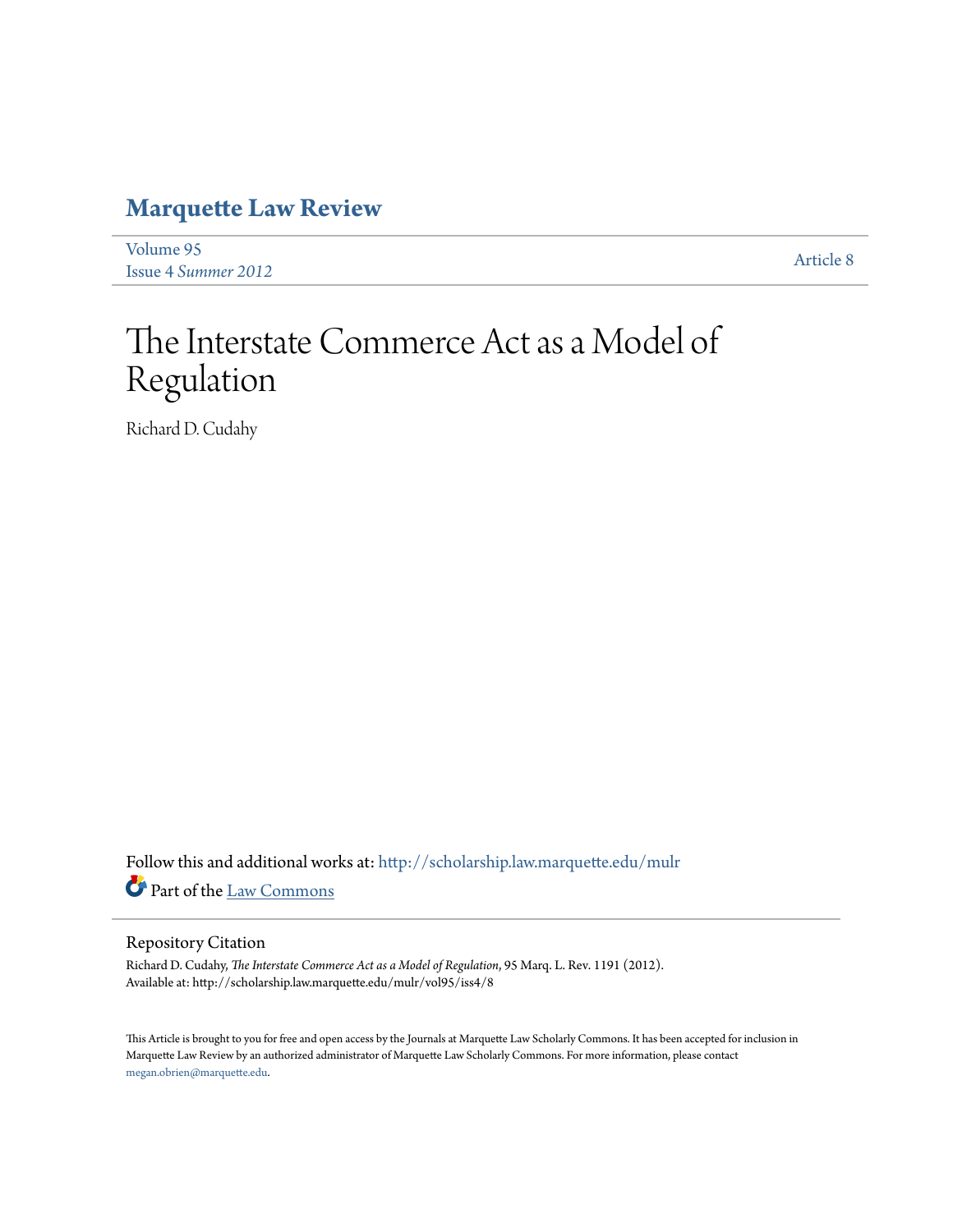### **THE INTERSTATE COMMERCE ACT AS A MODEL OF REGULATION**

#### RICHARD D. CUDAHY\*

This anniversary of the Interstate Commerce Act  $(Act)^1$  reminds us that this historic statute—corrective of notorious railroad abuses in the nineteenth century—is the model for "direct" regulation of business at both the state and federal level. In recent decades, this model, or "original paradigm," of regulation has been widely supplanted by a "new paradigm."<sup>2</sup> The new paradigm is characterized by a narrowed application of direct regulation to bottlenecks or areas of monopoly power, as opposed to areas where competition in a relevant market is arguably adequate to maximize consumer welfare, induce efficiency, and adequately discipline the economic process without government intervention.

So the world has changed. Whereas the original paradigm was held to be applicable (as a constitutional matter) to businesses characterized as "affected with a public interest," today the regulation of these same enterprises, which include public utilities, is usually said to depend (as an economic matter) on finding them to be capital-intensive "natural monopolies," in which marginal cost remains below average cost over a full range of output and a sole provider is more efficient than competition. For example, state public service commissions traditionally regulated the electric power industry, but under the new paradigm, transmission and distribution are directly regulated, while generation is treated as workably competitive and spared government economic surveillance.

But the original paradigm is still useful. Direct regulation, as in the Interstate Commerce Act, generally involves principles of public interest applied by a regulatory authority (usually a commission) to commercial enterprises so as to combine the supposed efficiency of

<sup>\*</sup> Senior Judge, United States Court of Appeals for the Seventh Circuit.

<sup>1.</sup> Ch. 104, 24 Stat. 379 (1887).

<sup>2.</sup> *See* Joseph D. Kearney & Thomas W. Merrill, *The Great Transformation of Regulated Industries Law*, 98 COLUM. L. REV. 1323, 1324–27 (1998).

<sup>3.</sup> Munn v. Illinois, 94 U.S. 113, 126, 130 (1877) (internal quotation marks omitted).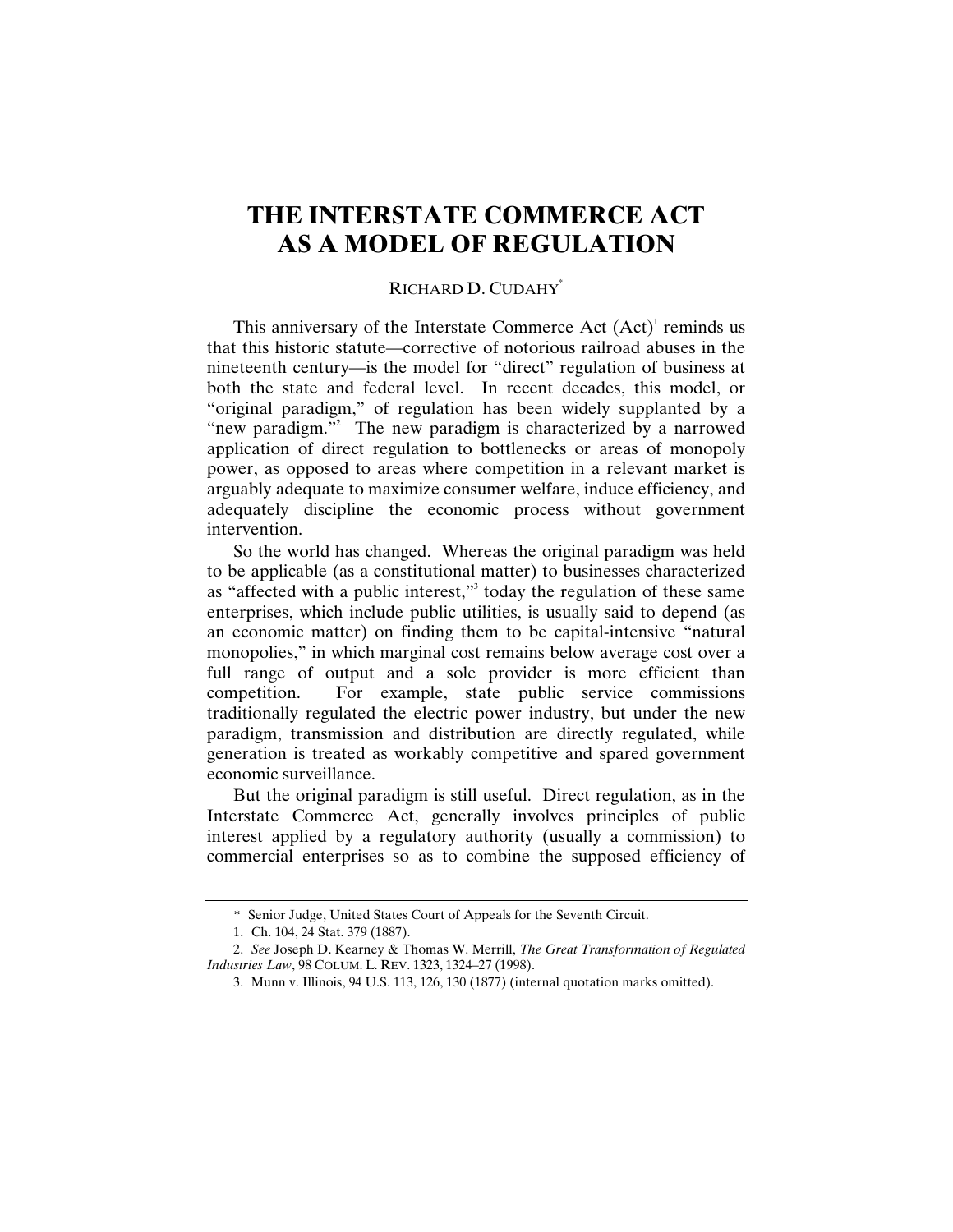private enterprise with social needs supposedly democratically derived. This permits, the theory goes, surveillance of service as well as price, but we also know now that it is arguably less effective and more open to improper influence than free and fair competition in a market, as prevails in the economy generally. In these circumstances, in evaluating the nature of regulatory measures, one must attach appropriate importance to the evils sought to be corrected by regulation.

As all concede, in the case of the Act, the prime evil was discrimination in price and in other respects, highlighted by railroad rate favoritism to the Standard Oil Company, greatly enhancing its dominance. There was also acute concern about geographic discrimination disadvantaging certain agricultural areas and crops and giving rise to the undue favoring of long hauls over short. So it is not surprising that the Act not only moved sweepingly against discrimination (for its primary substantive end) but also deployed a uniform filed rate at the expense of a contract rate established in a competitive market (for its procedural means). 4 As a further measure strongly advancing uniformity, totally destructive of competition, and also adverse to discrimination, the Act as amended authorized rate bureaus for collective rate-making.<sup>5</sup>

As modified by subsequent legislation, the Act empowered the commission that it created to fix maximum railroad rates based on reasonableness and justice. This was a model for public-utility ratesetting, which usually involved establishment of a rate base reflecting invested capital and a rate structure generating revenues sufficient to cover expenses plus a return on the rate base sufficient to attract capital. The rate structure was then to distribute revenues to services generally in accordance with costs.

After the advent of the new paradigm, by contrast, there are still strictures against discrimination, but with less blunt tools than uniform rates on public file. Instead, the paradigm relies on competition, which (in a puzzling parallel) also involves price discrimination, although these price differences are presumably justified by cost. Perhaps the main reason for moving from the original paradigm to the market model was ideological, part of what has been called the "capitalist revolution," 6

<sup>4.</sup> *See* Maislin Indus., U.S., Inc. v. Primary Steel, Inc., 497 U.S. 116, 119–21 (1990) (and authorities cited).

<sup>5.</sup> Ch. 3591, § 4, 34 Stat. 584, 589 (1906).

<sup>6.</sup> Kearney & Merrill, *supra* note 2, at 1397.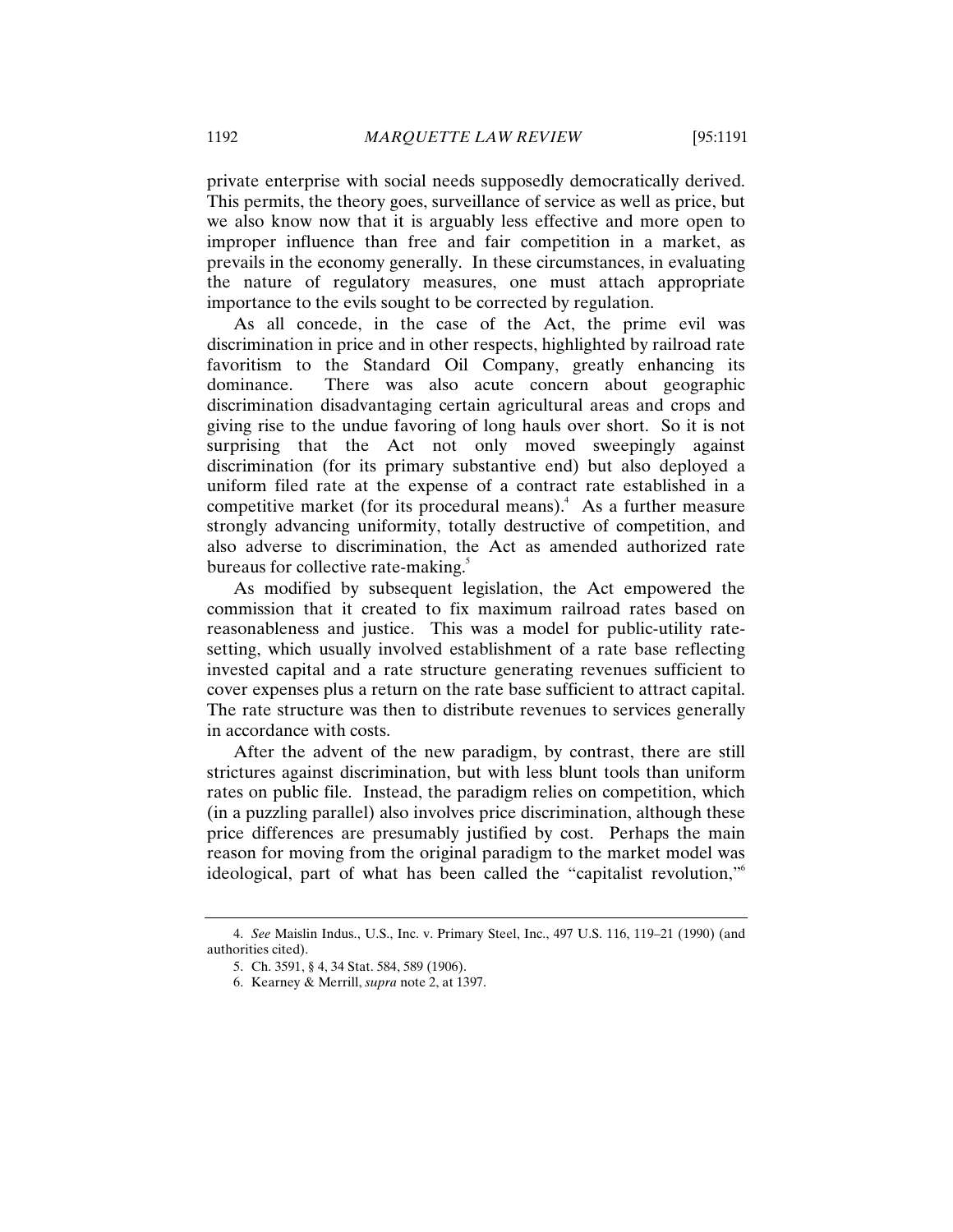which has been dominant since the 1980s, but which has been shaken by the recent financial crisis and economic downturn.

The move to the market paradigm from a regime of direct government regulation has been most unquestioned in industries, such as motor carriers and airlines, having no natural monopoly characteristics. But at least in the case of the airlines, deregulation has not been free of apparently fundamental problems. Economic regulation of the airlines by the Civil Aeronautics Act of  $1938<sup>7</sup>$  was introduced not primarily to protect consumers but to make the industry viable and capable of being financed. The period of direct regulation, ended in 1978, 8 has been the only one during which airlines have been profitable and apparently viable for the long term. Destructive competition—nonexistent in theory but a practical reality—is without any clear solution but seems to be leading to ever more massive consolidation within the industry—not a favorable omen for workable competition.

The Interstate Commerce Act, adopted in 1887, was a long time in gestation and at various times attracted some industry support, based in part on its potential for various sorts of joint ratemaking.<sup>9</sup> But it was more beginning than end. The contest that the Act signaled between the advocates of government regulation and exclusive reliance on natural forces and the market continues today.

This contest is prominent, for example, in the debate about "net neutrality" in the world of communications and the Internet. Net neutrality essentially means the historic openness of the Internet and the principles necessary to protect and promote it. The Federal Communications Commission recently approved net neutrality rules, in an effort to increase Internet service provider transparency; to prevent the blocking of access to any legal services, applications, and content; and to prohibit wired providers from "unreasonable discrimination" of content or services. $10$  Opponents of such regulation argue that Internet communication has developed historically through the action of market forces free of regulation and giving maximum scope to innovation and creativity—and that future progress is threatened by regulation. Advocates of regulation, on the other hand, not unlike their

<sup>7.</sup> Ch. 601, 52 Stat. 973 (1938).

<sup>8.</sup> Airline Deregulation Act of 1978, Pub. L. 95-504, 92 Stat. 1705 (1978).

<sup>9.</sup> RICHARD WHITE, RAILROADED: THE TRANSCONTINENTALS AND THE MAKING OF MODERN AMERICA 355–65 (2011).

<sup>10.</sup> Preserving the Open Internet, 25 FCC Rcd. 17905, 17906 (2010).